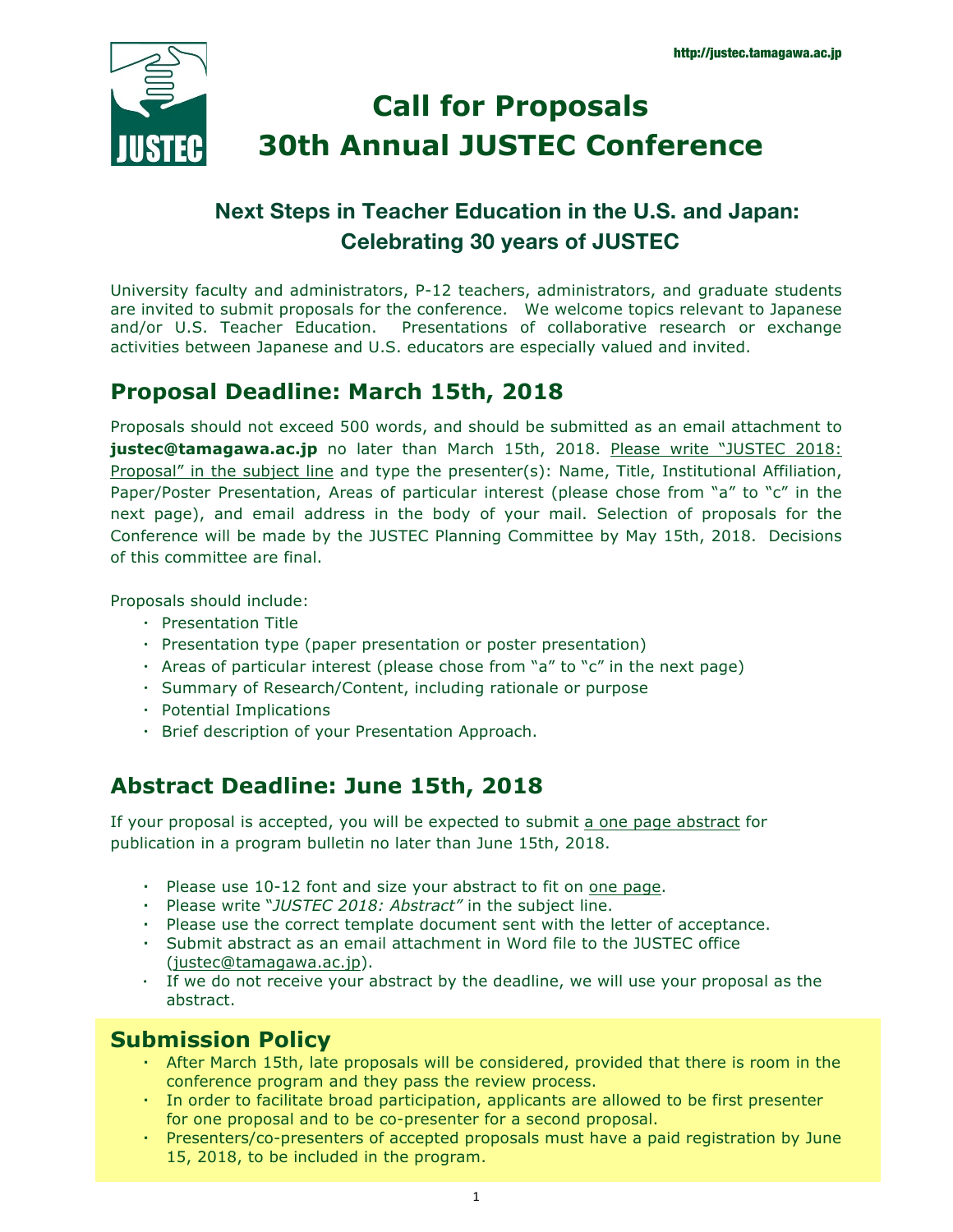### **Areas of particular interest include:**

#### a. Ongoing Professional Development: Models and Practices

The preparation of new teachers is often seen as the core of teacher education. However, teacher preparation is only the first step in the development of truly excellent teachers and educators. The experience that teachers gain through the initial years of classroom practice helps. But it is only that experience when combined with focused reflection on and ongoing inquiry into that practice that makes for really great educators. At this point in a teacher's career, imaginative and creative educator professional development programs and sustained opportunities at the graduate level can make all the difference between fair enough performance and mastery engagement in schools. It is also through excellent professional development programs that engage the intellectual and ethical ideals of education that teachers begin to develop the "eye" to see the whole of the school beyond their own classroom, to see how a harmony of whole school practice can be created out of initially unconnected classroom performances. This is the transformation through professional development from classroom teacher to teacher as school leader.

Topics may include: in-service technology, lesson study, analyzing student work, teacher discourse, in-service training programs, graduate programs at the masters and doctoral levels, etc.

#### b. How Can Teachers Be Supported to Engage a Diverse Range of Learners?

Proposals in this area will explore challenges teachers face supporting diverse learners in classrooms and approaches used by teacher educators and/or school personnel to develop pre-service teacher capacity in this area.

Topics may include: disengaged learners /unmotivated learners, culturally diverse students, second language learning, special education, on-line education, socio-economically disadvantaged students, International Baccalaureate (IB) etc.

#### c. How Does National Policy Affect Teacher Quality?

Proposals in this area will consider the ways in which national policy and policy initiatives shape teacher learning for either pre-service or in-service growth. Topics might involve national curriculum initiatives, nationalized certification efforts, and/or national assessments.

Topics may include: certification standards & barriers, accountability measures; curriculum standards & assessments; merit-based pay, etc.